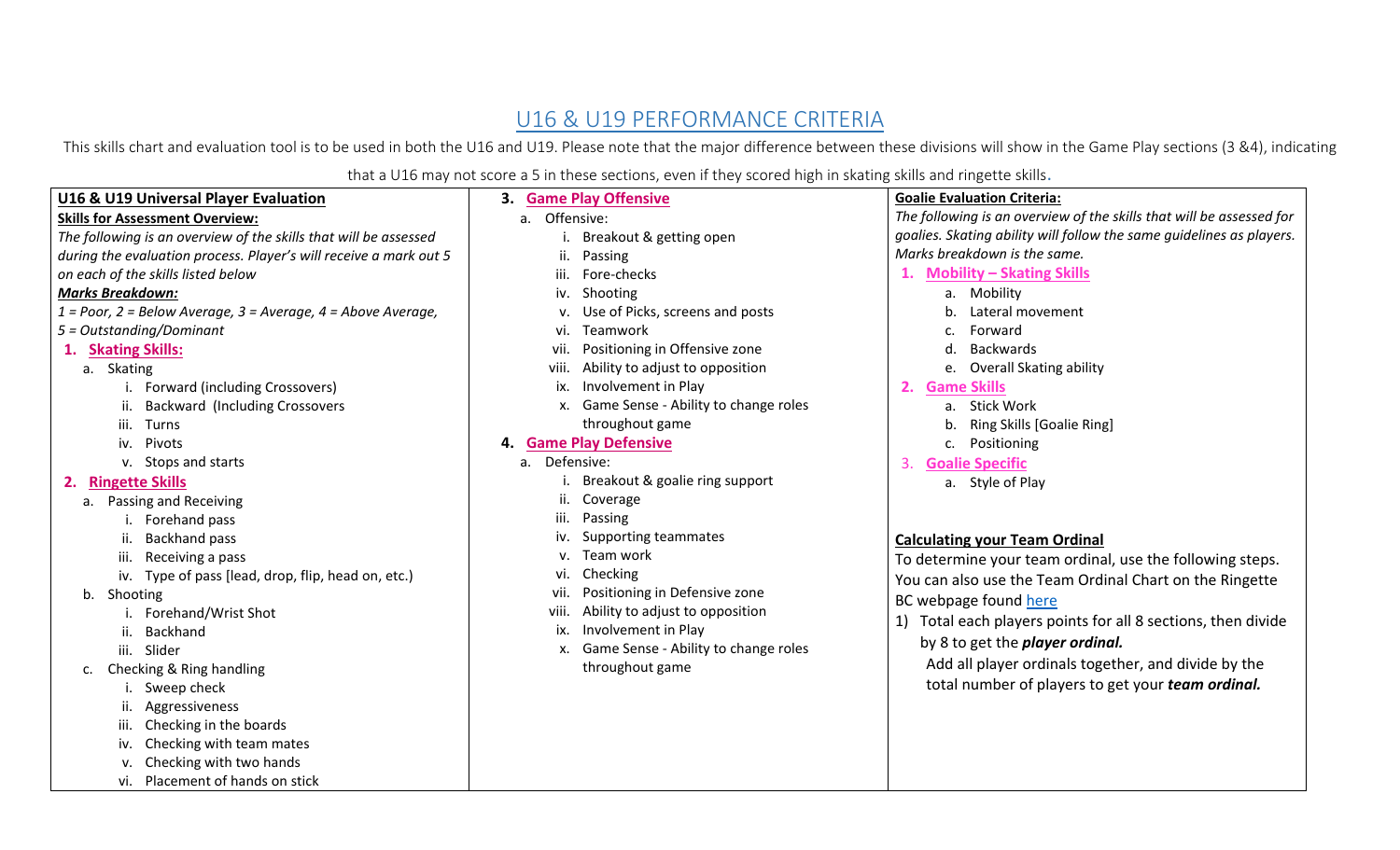|                                                    | $1 - POOR$                                                                                                                                                                                                                                                                                                                                                                                                                        | <b>2-BELOW AVERAGE</b>                                                                                                                                                                                                                                                                                                                                                                                                                                                                                    | <b>3 - AVERAGE</b>                                                                                                                                                                                                                                                                                                                                                                                                                                                 | <b>4- ABOVE AVERAGE</b>                                                                                                                                                                                                                                                                                                                                                                                                                                                                                                                                                         | <b>5 - OUTSTANDING DOMINATE</b>                                                                                                                                                                                                                                                                                                                                                                                                                                                                   |
|----------------------------------------------------|-----------------------------------------------------------------------------------------------------------------------------------------------------------------------------------------------------------------------------------------------------------------------------------------------------------------------------------------------------------------------------------------------------------------------------------|-----------------------------------------------------------------------------------------------------------------------------------------------------------------------------------------------------------------------------------------------------------------------------------------------------------------------------------------------------------------------------------------------------------------------------------------------------------------------------------------------------------|--------------------------------------------------------------------------------------------------------------------------------------------------------------------------------------------------------------------------------------------------------------------------------------------------------------------------------------------------------------------------------------------------------------------------------------------------------------------|---------------------------------------------------------------------------------------------------------------------------------------------------------------------------------------------------------------------------------------------------------------------------------------------------------------------------------------------------------------------------------------------------------------------------------------------------------------------------------------------------------------------------------------------------------------------------------|---------------------------------------------------------------------------------------------------------------------------------------------------------------------------------------------------------------------------------------------------------------------------------------------------------------------------------------------------------------------------------------------------------------------------------------------------------------------------------------------------|
| Forward<br><b>Skating</b>                          | Sometimes in proper stance & balance<br>Acquired some basics of stride often<br>lose balance & head is not up when in<br>motion.<br>Crossovers-cannot fully lift leg over<br>the other, struggles to maintain<br>balance & speed. Often has to<br>balance check.                                                                                                                                                                  | Generally in proper stance & balance.<br>Has acquired a good foundation of stride<br>but still acquiring consistent stride & full<br>leg extension.<br>Crossovers-lifts leg over the other.<br>Sometimes able to maintain balance &<br>speed. Sometimes has to balance check                                                                                                                                                                                                                              | Maintains proper stance & balance.<br>Has acquired good stride & leg extensions.<br>Strides are smooth with full leg extension.<br>Strides are generally powerful.<br>Shows basics of acceleration<br>Sometimes uses sharp turns to maintain<br>speed & change direction quickly<br>Crossovers-consistently lift leg over the<br>other. Generally able to maintain balance<br>& speed.                                                                             | Consistently in proper stance & balance<br>Has consolidated stride skills. Displays<br>smooth efficient strides with full leg<br>extension. Strides are always powerful.<br>Able to change speed in motion.<br>Generally uses sharp turns to maintain speed<br>& change direction & speed quickly.<br>Crossovers-consistently lift leg over the<br>other. Displays smooth & efficient crossovers.<br>Consistently maintains balance & speed.                                                                                                                                    | Consistently in proper stance & balance<br>Has consolidated stride skills. Displays smooth<br>efficient strides with full leg extension. Strides<br>are always powerful.<br>Able to change speed /Able to accelerate quickly.<br>Consistently uses sharp turns & Crossovers to<br>maintain & increase speed effectively. Finishes<br>with a crossover.<br>Crossovers-consistently lift leg over the other.<br>Displays smooth & efficient crossovers.<br>Consistently maintains balance & speed.  |
| <b>Backward</b><br><b>Skating</b>                  | Still acquiring proper stance & balance.<br>Sometime uses stick for balance.<br>Head is sometimes up.<br>Attempts C cuts but cannot make<br>complete C. Struggles to maintain<br>backwards momentum.<br><b>Crossovers-</b> Still acquiring the basics<br>of backwards crossovers. Can only do<br>a couple without breaking form &<br>momentum.                                                                                    | Generally in proper form & balance. Rarely<br>uses stick for balance check. Keeps head up.<br>Can perform a C-cuts but sometimes<br>does not make complete entire C.<br>Sometimes loses form but generally able<br>to maintain momentum.<br>Crossover - Has acquired the basics of<br>backwards crossovers. Sometimes able to<br>proper form & able to maintain<br>momentum.                                                                                                                              | Consistently displays proper form with good<br>center of gravity. Head & chest are skating.<br>Generally displays full & smooth C-cuts.<br>Able to maintain momentum & gains<br>speed.<br>Can perform a backwards sharp turn but<br>unable to maintain speed &/or body<br>positioning.<br>Crossovers - Has acquired good backward<br>crossovers. Generally maintains proper<br>form & able to keep momentum &<br>maintain speed.                                   | Consistently maintains proper form with good<br>center of gravity. Head & chest are up.<br>Consistently displays full & smooth strides.<br>Consistently able to maintain momentum &<br>gain speed throughout C Cut.<br>Able to perform Sharp turns backwards.<br>Attempts to end with a crossover<br>Crossovers - Has consolidated good<br>backward crossovers used in motion to<br>increase speed. In backwards crossovers<br>pulls the ice to gain & maintain speed.<br>maintains proper form                                                                                 | Consistently in proper form with good center of<br>gravity.<br>Consistently displays full & smooth stride.<br>Consistently able to maintain momentum & gain<br>speed throughout C Cut & crossovers.<br>Able to perform Sharp turns backwards &<br>maintain speed. Finishes in crossover<br>Crossovers - Has consolidated good backward<br>crossovers used in motion to increase speed. In<br>backwards crossovers pulls the ice to gain &<br>maintains speed. Maintains proper form               |
| Stops &<br>Starts &<br>Pivots                      | Still acquiring proper stance & balance.<br>Does not display proper stance in & out of<br>stops/starts.<br>Starts: Sometimes displays T or V<br>start. Cannot perform crossover start.<br>Stops: Still acquiring stopping skills.<br>Generally able to perform 1 foot stop.<br>Not able to perform proper 2 foot<br>stop.<br>Does not perform a crossover start<br>out of stop.<br>Pivots: Unable to pivot from front to<br>back. | Generally maintains proper form & balance.<br>Sometimes maintains proper stance in & out<br>of stops/starts.<br>Starts: Generally displays proper T or V<br>start. Acquiring basics of crossover start.<br>Stops: Can perform One foot stop on<br>both sides. Can perform two foot stop<br>but does not consistently maintain<br>proper form into & out of stop.<br>Sometimes attempts crossover start out<br>of stop.<br>Pivots: Can somewhat pivot from front to<br>back. Back to front is inconsistent | Maintains proper stance & balance into & out<br>of stops/starts.<br>Starts: Consistently displays proper T or V<br>start. Has acquired basics of crossover<br>start.<br>Stops: Consistently uses & performs two<br>foot stop. Generally maintains proper form<br>into & out of stop.<br>Stops: Learning backwards V & T stop<br>Stops: Attempts parallel stop<br>Pivots: Can inconsistently pivot smoothly<br>from front to back. Back to front is<br>inconsistent | Consistently maintains proper stance & balance<br>into & out of stops/starts.<br>Starts: Consistently displays proper T or V<br>start. Generally performs a crossover starts.<br><b>Starts:</b> Accelerates out of Starts. Consistently<br>performs powerful crossover start out of<br>stop.<br>Stops - Consistently uses & performs two<br>foot stop. Consistently maintains proper form<br>into & out of stop.<br>Stops: Able to perform backward v-stop & T-<br>stop. Powers out of stop<br>Pivots: Can pivot smoothly from front to<br>back. Back to front is inconsistent. | Consistently maintains proper stance & balance into<br>& out of stops/starts.<br>Starts: Consistently displays proper T or V start.<br>Consistently performs crossover starts.<br>Starts: Consistently accelerates out of starts.<br><b>Stops</b> - Consistently uses & performs parallel<br>stop. Consistently maintains proper form in &<br>out of stop.<br>Stops: Able to perform backward v-stop & T-stop<br>with speed.<br>Pivots: Can pivot smoothly from front to back &<br>back to front. |
| Shooting<br>(backhand<br>&<br>forehand<br>sliders) | Sometimes accurate sliders in motion<br>Backhand flip: Sometimes accurate<br>static. Sometimes accurate when<br>moving.<br>Wrist Shots: Attempts to lift ring<br>when static. Cannot lift ring while<br>moving. No power.                                                                                                                                                                                                         | Generally displays accurate sliders in motion<br>Backhand flip: Generally accurate when<br>static. Generally accurate when moving.<br>Wrist Shots Sometimes lifts ring when<br>static. Sometimes lifts ring while moving.<br>No power.                                                                                                                                                                                                                                                                    | Consistently displays accurate sliders in motion<br>Power in slider.<br><b>Backhand flip:</b> Consistently accurate when<br>static. Generally accurate when moving.<br>Wrist Shots: Generally accurate when<br>static. Sometimes accurate when moving.<br>Some power in shot. Shoots wide<br>generally.<br>Attempts to deke with shot.                                                                                                                             | Consistently displays accurate/powerful sliders in<br>motion.<br><b>Backhand flip:</b> Consistently accurate when<br>moving. Able to shoot quickly.<br>Wrist Shots: Consistently accurate when<br>static. Consistently accurate when moving &<br>often hits corners. Able to lift ring. Power in<br>shot<br>Attempts deke with shot & head fake                                                                                                                                                                                                                                 | Consistently displays accurate/powerful sliders in<br>motion.<br><b>Backhand flip:</b> Consistently accurate when<br>moving. Able to shoot quickly & accurately.<br>Wrist Shots: Consistently accurate when static.<br>Consistently accurate when moving & often hits<br>corners. Able to lift ring. Power in shot<br>Attempts deke with shot or pass & head & body<br>$\bullet$<br>fake                                                                                                          |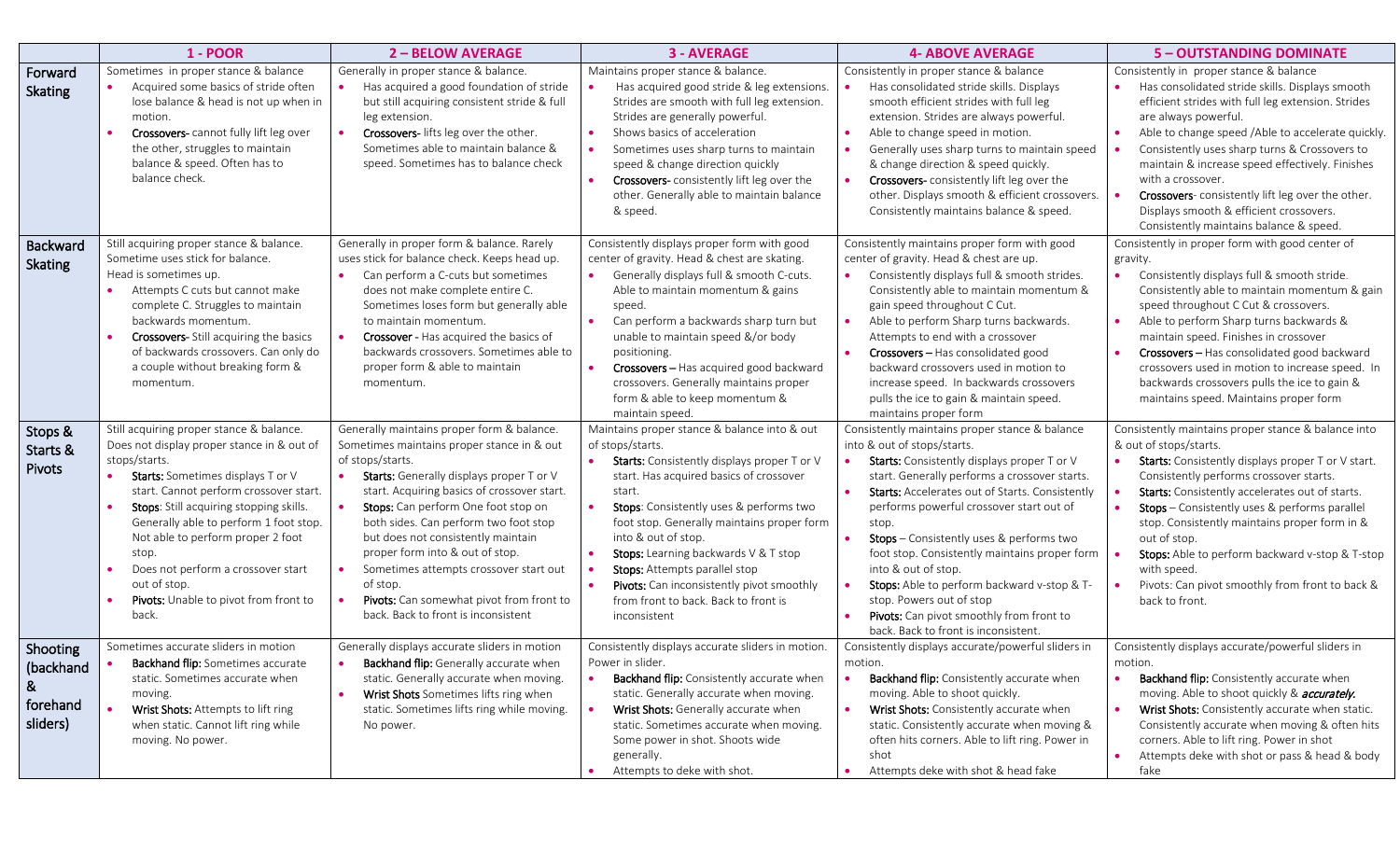| Passing & | Occasionally displays proper form & stick          | Generally displays proper form & stick grip.                                   | Consistently displays proper form & stick grip.                                              | Consistently displays proper form & stick grip.                | Consistently displays proper form & stick grip.                                              |
|-----------|----------------------------------------------------|--------------------------------------------------------------------------------|----------------------------------------------------------------------------------------------|----------------------------------------------------------------|----------------------------------------------------------------------------------------------|
|           | grip; points stick passing/receiving.              | Often points stick passing/receiving.                                          | Consistently points stick passing/receiving.                                                 | Consistently points stick passing/receiving.                   | Consistently points stick when passing/receiving.                                            |
| Receiving | Sometime makes accurate passes                     | Makes accurate forehand passes static,<br>$\bullet$                            | Generally makes accurate forehand passes                                                     | Consistently makes accurate Forehand passes                    | Consistently makes accurate For- & backhand                                                  |
|           | while static. Struggles to make                    | sometimes while moving. Rarely uses                                            | while static & moving. Sometimes accurate                                                    | while static & moving. Generally makes                         | passes while static & moving.                                                                |
|           | accurate passes while moving.                      | backhand passes.                                                               | backhand passes.                                                                             | accurate lead passes while static & moving.                    | Consistently makes accurate lead passes while                                                |
|           | Struggles to make lead passes while                | Attempts accurate lead passes while                                            | Generally makes accurate lead passes                                                         | Generally accurate backhand passes.                            | static & moving.                                                                             |
|           | static & moving.                                   | static & sometimes while moving.                                               | while static & moving.                                                                       | Often able to stab ring when static & moving.                  | Consistently able to stab ring when static &                                                 |
|           | Sometimes able to stab ring when                   | Generally able to stab ring when static.                                       | Often able to stab ring when static &                                                        | Attempts drop passes & board passes.                           | moving.                                                                                      |
|           | static. Not often able to stab ring                | Sometimes able to stab ring moving                                             | moving.                                                                                      |                                                                | Uses drop passes & board passes in play.                                                     |
|           | while moving.                                      |                                                                                |                                                                                              |                                                                | Shows when to do a forehand vs. backhand pass                                                |
| Checking  | Sometimes checks hard with two hands on            | Sometimes checks hard with two hands on                                        | Generally checks hard with two hands on stick,                                               | Consistently checks hard with two hands on stick,              | Consistently cleanly checks hard with two hands                                              |
|           | stick                                              | stick                                                                          | & sometimes maintains control of body.                                                       | & generally maintains control of body while                    | on stick, & consistently maintains control of body                                           |
| & Ring    | $\bullet$<br>Rarely reads ring carrier to cut off  | Rarely reads ring carrier to cut off &<br>$\bullet$                            | Attempts sweep check.                                                                        | skating. Performs sweep check.                                 | while skating.                                                                               |
| Handling  | pass& sometimes gains possession of                | sometimes gains possession of the ring.                                        | $\bullet$<br>Generally tries to check in motion.                                             | Often reads ring carrier to cut off & often                    | Consistently reads ring carrier to cut off & often                                           |
|           | the ring.                                          | Hesitant to check in corners/boards<br>$\bullet$                               | $\bullet$<br>Sometimes reads ring carrier to cut off &                                       | gains possession of the ring.                                  | gains possession of the ring.                                                                |
|           | In motion loses control of body &                  | Sometimes ring handles & attempts to                                           | sometime gains possession of ring.                                                           | Checks in the corners & along boards                           | Will double team in the boards & corners                                                     |
|           | falls.                                             | use body to protect ring. Often easy to                                        | Checks in corners & along boards                                                             | Sometimes back checks                                          | Actively back checks                                                                         |
|           | Hesitant to check in corners/boards                | check                                                                          | Sometimes ring handles & uses body                                                           | Strong ring handling: uses body positioning to                 | Consistent strong ring handling skills: body                                                 |
|           | Sometimes handles ring & rarely                    |                                                                                | positioning to protect ring & Sometimes                                                      | protect ring from other players & maintains                    | positioning to protect ring & consistently                                                   |
|           | protects ring. Easy to check                       |                                                                                | maintains possession.                                                                        | possession.                                                    | maintains possession.                                                                        |
|           | Below average &/or new player                      | Below average player, Player often in motion                                   | Average player, Player is generally motion                                                   | Above average player, Player is in constant motion             | Dominate player; Player is in constant motion                                                |
| Game      | Struggles to gain & maintain                       | Somewhat able to perform a breakout                                            | Able to perform basic breakout following                                                     | Effectively does a breakout following coach                    | Consistently does a breakout following coach                                                 |
| Skills -  | possession of the ring.                            | following coach instructions                                                   | coach instructions                                                                           | instructions. Adjusts to defense                               | instructions. Adjusts to defense                                                             |
| Offensive | Rarely gets open for passes out to the             | Sometimes gains possession of the ring.                                        | Often has possession of the ring/involved                                                    | Consistently has possession of the ring.                       | Consistently has possession of the ring. Highly                                              |
|           |                                                    | Usually able to maintain possession.                                           | in play. Does not create a lot of turnovers.                                                 | Highly involved in play. Generally does not                    | involved in play. Generally does not create                                                  |
|           | zone.<br>Sometimes able to keep up with the        | Sometimes able to get open for passes &                                        | Reads play well & often gets open for                                                        | create turnovers.                                              | turnovers.                                                                                   |
|           | pace of game                                       |                                                                                |                                                                                              |                                                                | Reads play well & gets open for passes when not                                              |
|           |                                                    | sometimes able to keep up with the pace                                        | passes when not carrying the ring. Usually<br>follows the play.                              | Reads play well & open for passes. Always<br>follows the play. | carrying the ring. Always follows the play.                                                  |
|           | Not often able to create offensive                 | of game.                                                                       |                                                                                              |                                                                |                                                                                              |
|           | shooting & passing opportunities.                  | Sometimes creates offensive shooting &                                         | Generally creates shooting opportunities                                                     | Consistently creates offensive shooting &                      | Consistently creates offensive shooting                                                      |
|           | Player is rarely in motion stationary<br>$\bullet$ | passing opportunities.                                                         | Attempts to set up teammates offensively                                                     | passing opportunities.                                         | opportunities.<br>Effectively uses teammates in offensive zone                               |
|           | Unable to perform a basic breakout                 | Shows good understanding of rules &<br>sometimes displays good decision making | Player demonstrates knowledge of picks &                                                     | Shows good decision making skills.                             | Shows strong decision making skills.                                                         |
|           | following instruction from coach                   | skills                                                                         | screens                                                                                      | Engages teammates in offensive zone                            |                                                                                              |
|           | Below average or new player, Rarely                | Below average player, Average checker                                          | Shows displays good decision making skills.<br>Average player, Generally Aggressive & strong | Player demonstrates use of picks & screens                     | Effective use of picks & screens & posts<br>Dominate player, Aggressive & successful checker |
| Games     | aggressive & weak checker                          | sometimes able to gain possession                                              | checker                                                                                      | Above average player, Aggressive & successful<br>checker       | Strong Understanding of defensive triangle                                                   |
| Skills-   | Player tries to maintain a triangle but            | Shows knowledge of triangle; but                                               | $\bullet$<br>Good Understanding of defensive triangle                                        | Strong Understanding of defensive triangle                     | Consistently reads the play to create turnovers                                              |
| Defensive | consistently breaks position                       | sometimes breaks formation                                                     | formation                                                                                    | $\bullet$                                                      |                                                                                              |
|           | Attempts to block passes, struggles to             |                                                                                | $\bullet$                                                                                    | Consistently reads the play to create                          | Consistently able to move ring out of defensive                                              |
|           | read play                                          | Sometimes reads the play to create<br>turnovers                                | Often reads the play to create turnovers                                                     | turnovers                                                      | zone.                                                                                        |
|           |                                                    | $\bullet$                                                                      | Generally in the play                                                                        | Consistently able to move ring out of<br>defensive zone.       | Consistently pressures offense & "steps up" in                                               |
|           | Rarely keeps up with the play                      | Sometimes able to move ring out of                                             | Generally pressures offense & "steps up"                                                     |                                                                | the triangle & in neutral zone                                                               |
|           | Player "dumps" ring on occasion                    | defensive zone. Sometimes keep feet                                            | in the triangle & in neutral zone.                                                           | Consistently pressures offense & "steps up"                    | intercepts ring in neutral or offensive zone                                                 |
|           | Sometimes Supports Goalie for goalie               | moving.                                                                        | Sometimes will enter offensive zone                                                          | in the triangle & in neutral zone                              | Takes offensive opportunities                                                                |
|           | ring breakout.                                     | Generally Supports Goalie for goalie ring<br>breakout                          | Sometimes stays with check                                                                   | intercepts ring in neutral or offensive zone                   | Consistently Supports Goalie on goalie ring                                                  |
|           |                                                    |                                                                                | Generally Supports Goalie for goalie ring                                                    | Takes offensive opportunities                                  | breakout. Supports offense on breakouts.                                                     |
|           |                                                    |                                                                                | breakout.                                                                                    | Consistently Supports Goalie for goalie ring.                  | Makes support passes to teammates when in                                                    |
|           |                                                    |                                                                                |                                                                                              | Sometimes follows up offense on breakout                       | appropriate.                                                                                 |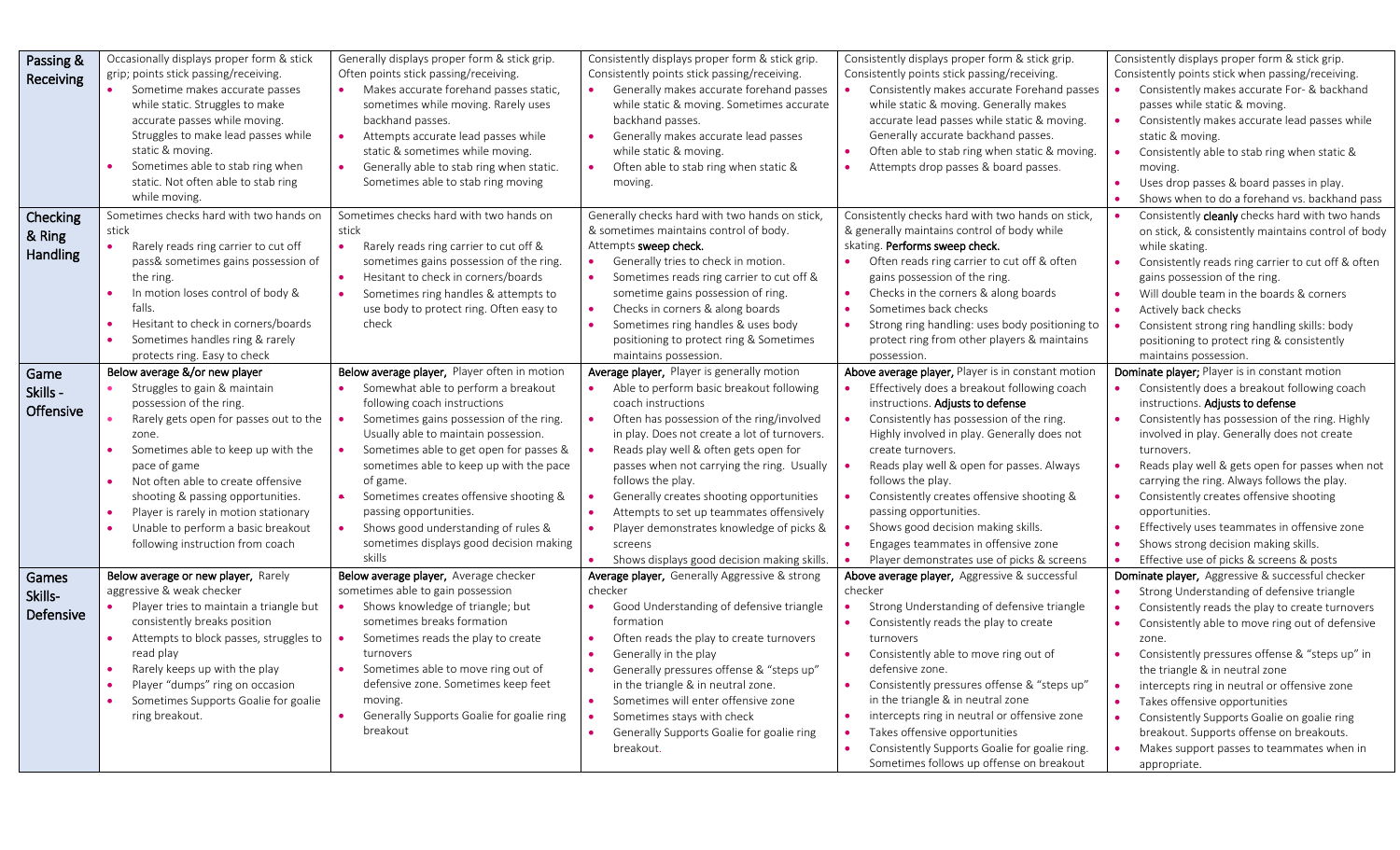| <b>PLAYER SCORE CARD</b><br>Please score each player 1-5 based on the<br>description in the Performance Criteria Chart<br><b>Date</b><br>Instructor<br>Evaluator<br>Location<br><b>Division</b> |         | $1 = Poor$<br>2 = Below Average<br>$3 = Average$<br>4 = Above Average<br>5 = Outstanding/dominant<br>Forward Skating<br>[including<br>Crossovers] | Backward Skating<br>[including Crossovers] | <b>SKATING SKILLS</b><br>Turning [forwards<br>& backwards] | Pivots | <b>Stops and Starts</b> | Shooting | <b>RINGETTE SKILLS</b><br>Passing & Receiving | Checking & Ring<br>handling | <b>GAME SKILLS</b><br>Game Skills -<br>OFFENSIVE | Game Skills -<br>DEFENSIVE | <b>Total Player points</b> | <b>Evaluators Feedback</b> |
|-------------------------------------------------------------------------------------------------------------------------------------------------------------------------------------------------|---------|---------------------------------------------------------------------------------------------------------------------------------------------------|--------------------------------------------|------------------------------------------------------------|--------|-------------------------|----------|-----------------------------------------------|-----------------------------|--------------------------------------------------|----------------------------|----------------------------|----------------------------|
| <b>Jersey Colour and Number</b>                                                                                                                                                                 | Pinney# |                                                                                                                                                   |                                            |                                                            |        |                         |          |                                               |                             |                                                  |                            |                            |                            |
|                                                                                                                                                                                                 |         |                                                                                                                                                   |                                            |                                                            |        |                         |          |                                               |                             |                                                  |                            |                            |                            |
|                                                                                                                                                                                                 |         |                                                                                                                                                   |                                            |                                                            |        |                         |          |                                               |                             |                                                  |                            |                            |                            |
|                                                                                                                                                                                                 |         |                                                                                                                                                   |                                            |                                                            |        |                         |          |                                               |                             |                                                  |                            |                            |                            |
|                                                                                                                                                                                                 |         |                                                                                                                                                   |                                            |                                                            |        |                         |          |                                               |                             |                                                  |                            |                            |                            |
|                                                                                                                                                                                                 |         |                                                                                                                                                   |                                            |                                                            |        |                         |          |                                               |                             |                                                  |                            |                            |                            |
|                                                                                                                                                                                                 |         |                                                                                                                                                   |                                            |                                                            |        |                         |          |                                               |                             |                                                  |                            |                            |                            |
|                                                                                                                                                                                                 |         |                                                                                                                                                   |                                            |                                                            |        |                         |          |                                               |                             |                                                  |                            |                            |                            |
|                                                                                                                                                                                                 |         |                                                                                                                                                   |                                            |                                                            |        |                         |          |                                               |                             |                                                  |                            |                            |                            |
|                                                                                                                                                                                                 |         |                                                                                                                                                   |                                            |                                                            |        |                         |          |                                               |                             |                                                  |                            |                            |                            |
|                                                                                                                                                                                                 |         |                                                                                                                                                   |                                            |                                                            |        |                         |          |                                               |                             |                                                  |                            |                            |                            |
|                                                                                                                                                                                                 |         |                                                                                                                                                   |                                            |                                                            |        |                         |          |                                               |                             |                                                  |                            |                            |                            |
|                                                                                                                                                                                                 |         |                                                                                                                                                   |                                            |                                                            |        |                         |          |                                               |                             |                                                  |                            |                            |                            |
|                                                                                                                                                                                                 |         |                                                                                                                                                   |                                            |                                                            |        |                         |          |                                               |                             |                                                  |                            |                            |                            |
|                                                                                                                                                                                                 |         |                                                                                                                                                   |                                            |                                                            |        |                         |          |                                               |                             |                                                  |                            |                            |                            |
|                                                                                                                                                                                                 |         |                                                                                                                                                   |                                            |                                                            |        |                         |          |                                               |                             |                                                  |                            |                            |                            |
|                                                                                                                                                                                                 |         |                                                                                                                                                   |                                            |                                                            |        |                         |          |                                               |                             |                                                  |                            |                            |                            |
|                                                                                                                                                                                                 |         |                                                                                                                                                   |                                            |                                                            |        |                         |          |                                               |                             |                                                  |                            |                            |                            |
|                                                                                                                                                                                                 |         |                                                                                                                                                   |                                            |                                                            |        |                         |          |                                               |                             |                                                  |                            |                            |                            |
|                                                                                                                                                                                                 |         |                                                                                                                                                   |                                            |                                                            |        |                         |          |                                               |                             |                                                  |                            |                            |                            |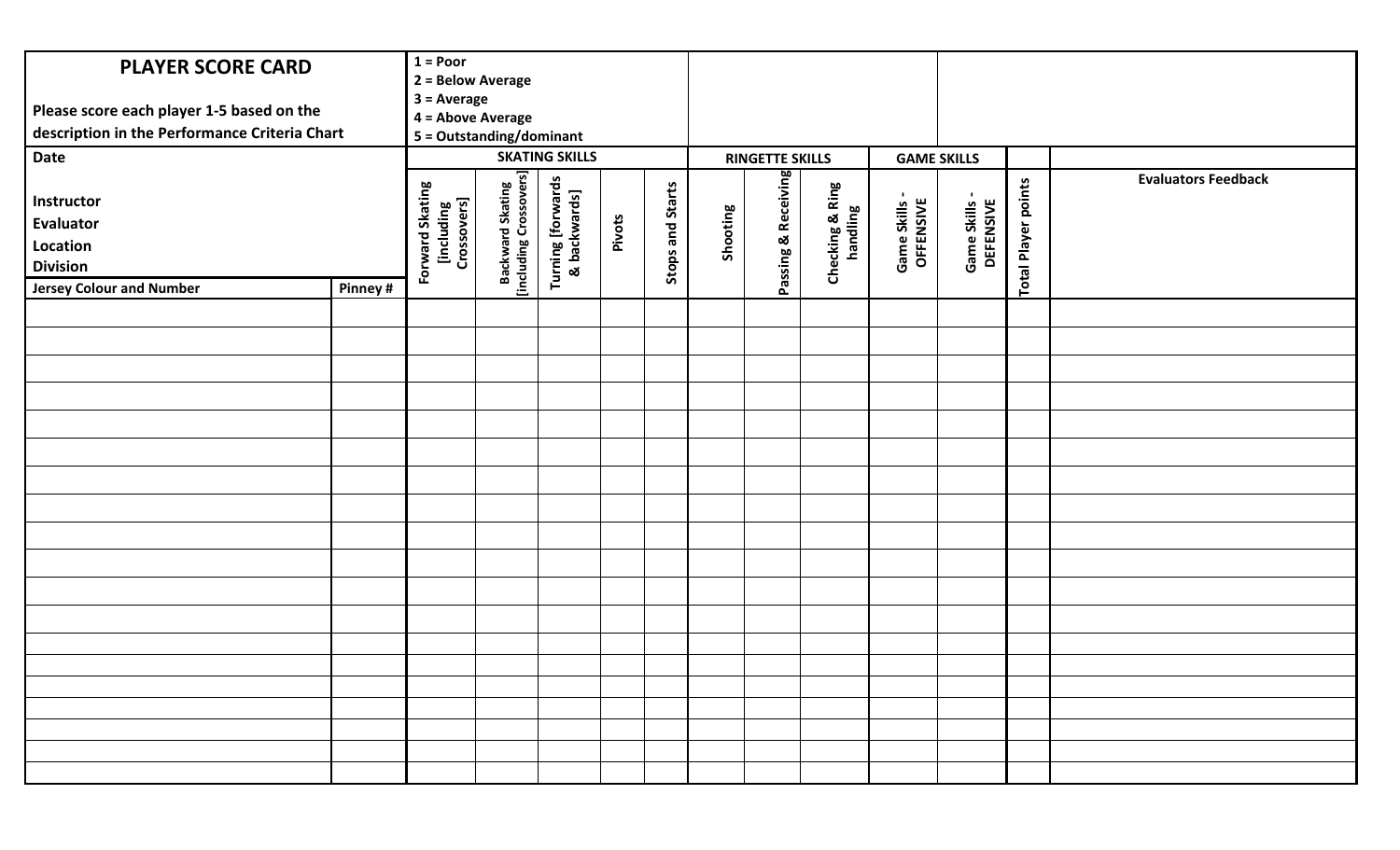|                                                | <b>1 - POOR</b>                                                                                                                                                                                                                                                                                                                                                                                   | <b>2-BELOW AVERAGE</b>                                                                                                                                                                                                                                                                                                                                                                                                      | <b>3 - AVERAGE</b>                                                                                                                                                                                                                                                                                                                                                                                                                                                             | <b>4- ABOVE AVERAGE</b>                                                                                                                                                                                                                                                                                                                                                                                                            | 5 - OUTSTANDING DOMINATE                                                                                                                                                                                                                                                                                                                                                                                                                                        |
|------------------------------------------------|---------------------------------------------------------------------------------------------------------------------------------------------------------------------------------------------------------------------------------------------------------------------------------------------------------------------------------------------------------------------------------------------------|-----------------------------------------------------------------------------------------------------------------------------------------------------------------------------------------------------------------------------------------------------------------------------------------------------------------------------------------------------------------------------------------------------------------------------|--------------------------------------------------------------------------------------------------------------------------------------------------------------------------------------------------------------------------------------------------------------------------------------------------------------------------------------------------------------------------------------------------------------------------------------------------------------------------------|------------------------------------------------------------------------------------------------------------------------------------------------------------------------------------------------------------------------------------------------------------------------------------------------------------------------------------------------------------------------------------------------------------------------------------|-----------------------------------------------------------------------------------------------------------------------------------------------------------------------------------------------------------------------------------------------------------------------------------------------------------------------------------------------------------------------------------------------------------------------------------------------------------------|
| Mobility<br>(lateral,<br>forward &<br>backward | Unable to perform smooth lateral pushes<br>from side to side<br>Still learning skill in T-pushes & glide<br>Acquiring coordination of power<br>pushes & glides<br>Backwards C-Cuts are weak<br>Forward skating is weak with weak<br>transitions to backwards<br>Rarely reads play most of the time<br>[No skill of Telescoping]<br>Unable perform Butterfly slides from<br>side to side smoothly. | Somewhat smooth lateral pushes from side to<br>side<br>Still learning skill in T-pushes & glide<br>Acquiring coordination of power pushes<br>& glides<br>Backwards C-Cuts are somewhat smooth<br>Generally smooth forward skating with<br>weak transitions to backwards<br>Somewhat read play most of the time<br>[little skill with Telescoping]<br>Sometimes able perform Butterfly slides<br>from side to side smoothly. | Generally smooth lateral pushes from side to<br>side<br>$\bullet$<br>Demonstrates some skill in T-pushes &<br>glide<br>Some understanding of power pushes &<br>glides<br>Backwards C-Cuts are smooth but not<br>$\bullet$<br>consistent<br>Generally smooth forward & backward<br>skating & transitions<br>Able to read play most of the time [shows<br>some skill with Telescoping]<br>Able to generally perform Butterfly slides<br>$\bullet$<br>from side to side smoothly. | Strong lateral pushes from side to side<br>Demonstrates strong understanding of T-<br>push & glide<br>Strong understanding of power pushes &<br>glides<br>Strong, consistent backwards C-Cuts<br>Strong, consistent forward & backward<br>skating & transitions<br>Able to read play [shows general<br>understanding of Telescoping]<br>Able to generally perform Butterfly slides<br>from side to side smoothly                   | Strong lateral pushes from side to side.<br>Demonstrates strong understanding of T-push &<br>glide<br>Strong understanding of power pushes & glides<br>$\bullet$<br>Strong, consistent backwards C-Cuts<br>Strong, consistent forward & backward skating &<br>transitions<br>Able to read play well [shows strong<br>understanding of Telescoping]<br>Able to consistently perform Butterfly slides<br>$\bullet$<br>from side to side smoothly                  |
| <b>Ring Skills</b><br>& Stick<br>work          | Rarely throws lead passes to<br>teammates & open ice<br>Unable to redirect ring towards<br>boards<br>Attempts blocks shots & reacts to<br>shooter<br>Stick Handling: Sometimes has stick<br>flat on the ice.<br>Stick handling: sometimes makes<br>lead passes with goalie stick.                                                                                                                 | Sometimes throws lead passes to<br>teammates & open ice<br>Attempts to control rebounds<br>Sometimes able to redirect ring towards<br>boards<br>Can redirect ring when passed ring by<br>teammates<br>Attempts blocks shots & reacts to<br>shooter<br>Stick Handling: Sometimes has stick flat<br>on the ice.<br>Stick handling: sometimes makes lead<br>passes with goalie stick.                                          | Generally throws lead passes to<br>teammates & to open ice<br>Attempts to control rebounds<br>$\bullet$<br>Generally, able to redirect ring towards<br>boards<br>Can redirect ring when passed ring by<br>$\bullet$<br>teammates<br>Generally blocks shots & reacts to shooter<br>Stick Handling: Keeps stick flat on the ice.<br>Stick handling: Generally makes lead<br>passes with goalie stick.                                                                            | Consistently throws lead passes to<br>teammates & throws to open ice<br>Typically controls rebounds<br>Able to redirect ring successfully towards<br>boards<br>Can redirect ring when passed ring by<br>teammates to move play forward<br>Consistently blocks shots & reacts to shooter<br>Stick Handling: Typically keeps stick flat on<br>the ice.<br>Stick handling: Generally makes accurate<br>lead passes with goalie stick. | Consistently throws lead passes to teammates &<br>throws to open ice<br>Consistently controls rebounds<br>Consistently Able to redirect ring successfully<br>towards boards<br>Can redirect ring when passed ring by<br>teammates to move play forward<br>Consistently blocks shots & reacts to shooter<br>Stick Handling: Consistently keeps stick flat on<br>$\bullet$<br>the ice.<br>Stick handling: Able to make accurate lead<br>passes with goalie stick. |
| Positioning<br>Style of                        | Rarely finds the post; often slow to<br>tighten to post<br>Sometimes in position for triangle &<br>free passes.<br>Shows weak understanding of playing<br>the angles<br>Rarely adjusts correctly to teammates<br>$\bullet$<br>positions in the triangle<br>Rarely adjusts to offensive players<br>positions & passes made<br>Still learning Stand-up style of play                                | Sometimes able to hug & finds the post;<br>often slow to tighten to post<br>Sometimes in position for triangle & free<br>passes.<br>Sometimes shows understanding of<br>playing the angles<br>Sometimes adjusts correctly to<br>teammates positions in the triangle<br>Sometimes adjusts to offensive players<br>positions & passes made<br>Still learning Stand-up style of play                                           | Usually able to hug & finds the post;<br>sometimes slow to tighten to post<br>Usually in position for the triangle & free<br>passes.<br>Sometimes shows understanding of<br>$\bullet$<br>playing the angles<br>Generally adjusts correctly to teammates<br>positions in the triangle<br>Generally adjusts to offensive players<br>$\bullet$<br>positions & passes made<br>Consolidated skill to show Strong                                                                    | Generally able to hug & finds the post<br>Understands positional play in the triangle &<br>free passes.<br>Consistently shows understanding of playing<br>the angles<br>Consistently successfully adjusts to<br>teammates positioning in the triangle<br>Consistently adjusts to offensive players<br>positions & passes made<br>Consolidated skill to show Strong                                                                 | Consistently hugs the post & finds the post<br>Understands positional play in the triangle & free<br>passes.<br>Consistently shows understanding of playing the<br>angles<br>Consistently successfully adjusts to teammates<br>positioning in the triangle<br>Consistently adjusts to offensive players<br>$\bullet$<br>positions & passes made<br>Strong understanding & use of Stand-up style of                                                              |
| Play                                           | Displays some skill of crouch & one-<br>knee drop but is not consistent<br>Rarely does Butterfly & inverted V                                                                                                                                                                                                                                                                                     | Displays knowledge of the crouch & one-<br>knee drop but is not consistent<br>Sometimes shows Butterfly & inverted V<br>but rarely                                                                                                                                                                                                                                                                                          | understanding & use of Stand-up style of<br>play<br>Strong understanding of crouch & one-<br>knee drop<br>Consistently showing consolidation in<br>Butterfly & inverted V                                                                                                                                                                                                                                                                                                      | understanding & use of Stand-up style of play<br>Strong understanding of crouch & one-knee<br>drop<br>Generally showing refinement in Butterfly<br>and inverted V                                                                                                                                                                                                                                                                  | play<br>Consistently showing refinement in Butterfly and<br>inverted V<br>Strong understanding of crouch & one-knee<br>$\bullet$<br>drop                                                                                                                                                                                                                                                                                                                        |